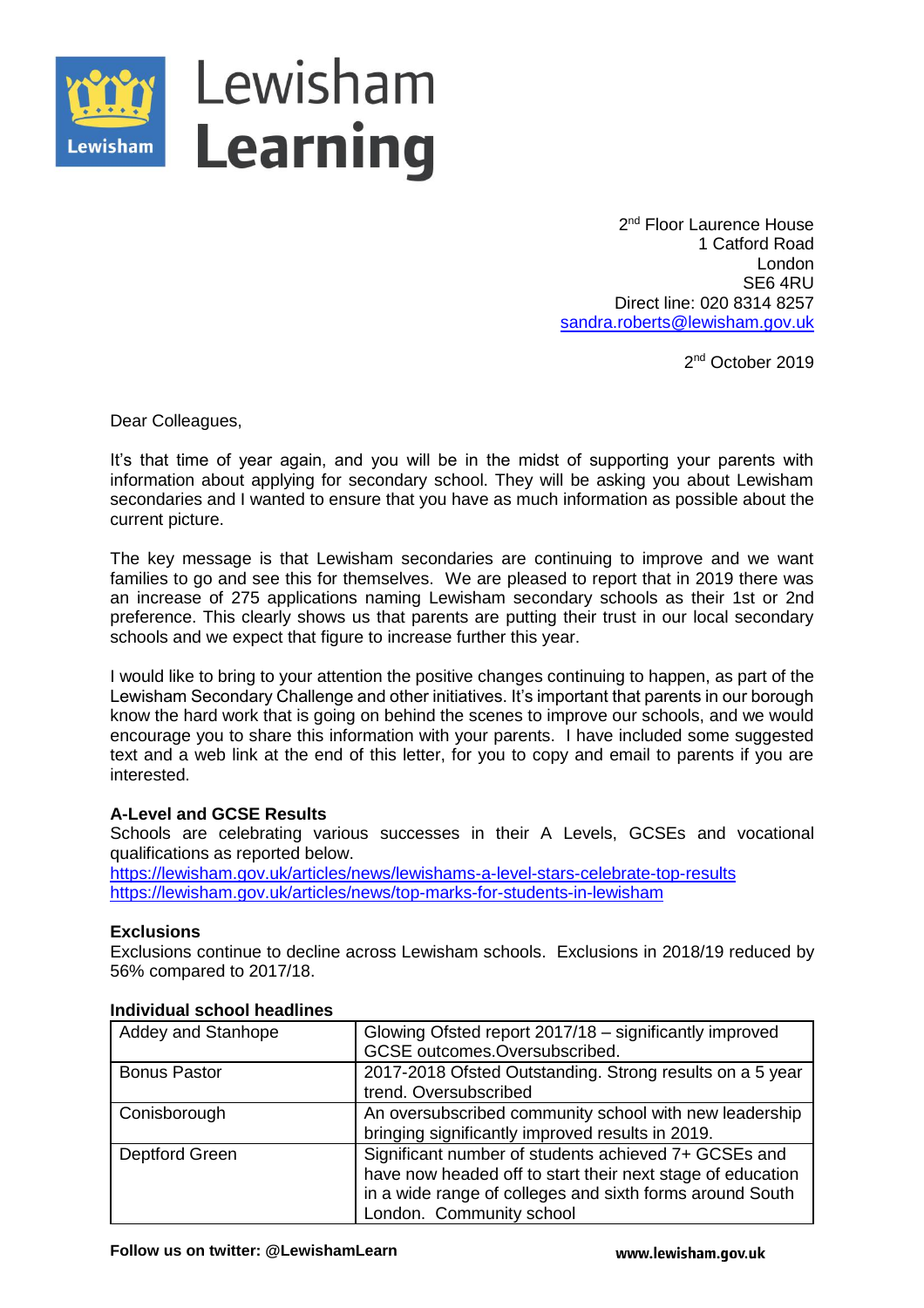| <b>Forest Hill</b>        | GCSE students gained highest ever number of grades 8<br>and 9 this year. At A level many students progressing to<br>Russell Group Universities and three to Oxford and<br>Cambridge. Community school.                  |
|---------------------------|-------------------------------------------------------------------------------------------------------------------------------------------------------------------------------------------------------------------------|
| H'dashers' Hatcham        | Above national average for outcomes at GCSE and A<br>Level. Oversubscribed. Ofsted Good. New leadership in<br>place.                                                                                                    |
| H'dashers' Knights        | Improvement in GCSE outcomes for the 3 <sup>rd</sup> year running,<br>best outcomes in Federation. 2 <sup>nd</sup> highest outcomes for<br>Science in borough, 93% off to uni this year. Ofsted<br>Good, oversubscribed |
| Prendergast Ladywell      | 2019 Ofsted Good with Outstanding features. Outcomes<br>improved for the 5 <sup>th</sup> year in a row and are above national<br>average. Oversubscribed in Y7.                                                         |
| <b>Prendergast School</b> | Ofsted outstanding in last three inspections. Just<br>celebrated best ever results at A level and GCSE.<br>Oversubscribed                                                                                               |
| Prendergast Vale          | Ofsted Good with Outstanding features. Academic<br>curriculum. GCSE Ebacc outcomes are in the top 3<br>schools in Lewisham.                                                                                             |
| Sedgehill                 | Results significantly improved for second year running.<br>Working towards becoming part of the United Learning<br>group of schools on a permanent basis.                                                               |
| <b>St Matthews</b>        | Top of the league tables in Lewisham for progress scores<br>in 2018. Ofsted due this year. Sustained, significant<br>improvement in outcomes for the last four years.                                                   |
| Sydenham                  | Results consistency above national average since 2011.<br>Ofsted Good. Oversubscribed. Community School.                                                                                                                |
| <b>Trinity</b>            | Large number of pupils achieving grade 7 and above -<br>record number of grade 9 pupils. Ofsted Good.<br>Oversubscribed                                                                                                 |

# **Bright Futures Brochure**

All primary schools (including all throughs) will have received the 2019/2020 "Bright Futures" secondary schools promotional brochure at the end of the summer term.

We have provided enough for each pupil, however if you find yourself short, please email [ruth.horsman@lewisham.gov.uk](mailto:ruth.horsman@lewisham.gov.uk)

#### **Additional promotion**

We are working hard to communicate to Lewisham residents the good news happening within our secondary schools, through various channels including press releases, the council publication Lewisham Life, social media and emails to residents.

We have also added a useful new tool on the website, an interactive map to show the distance of places offered last year to Lewisham secondary schools under the home-to-school distance admissions criterion. Click on the link below to view the map: [https://lewisham.gov.uk/myservices/education/schools/school-admission/applying-to-start](https://lewisham.gov.uk/myservices/education/schools/school-admission/applying-to-start-secondary-school/school-admission-distance-map)[secondary-school/school-admission-distance-map](https://lewisham.gov.uk/myservices/education/schools/school-admission/applying-to-start-secondary-school/school-admission-distance-map)

I would appreciate it if you could share all this information with parents when they are asking you about secondary schools. We understand that parents may be looking at schools outside of the borough, but we ask you to share the news that the secondary schools in Lewisham are on an upward trajectory and things are looking good for the future.